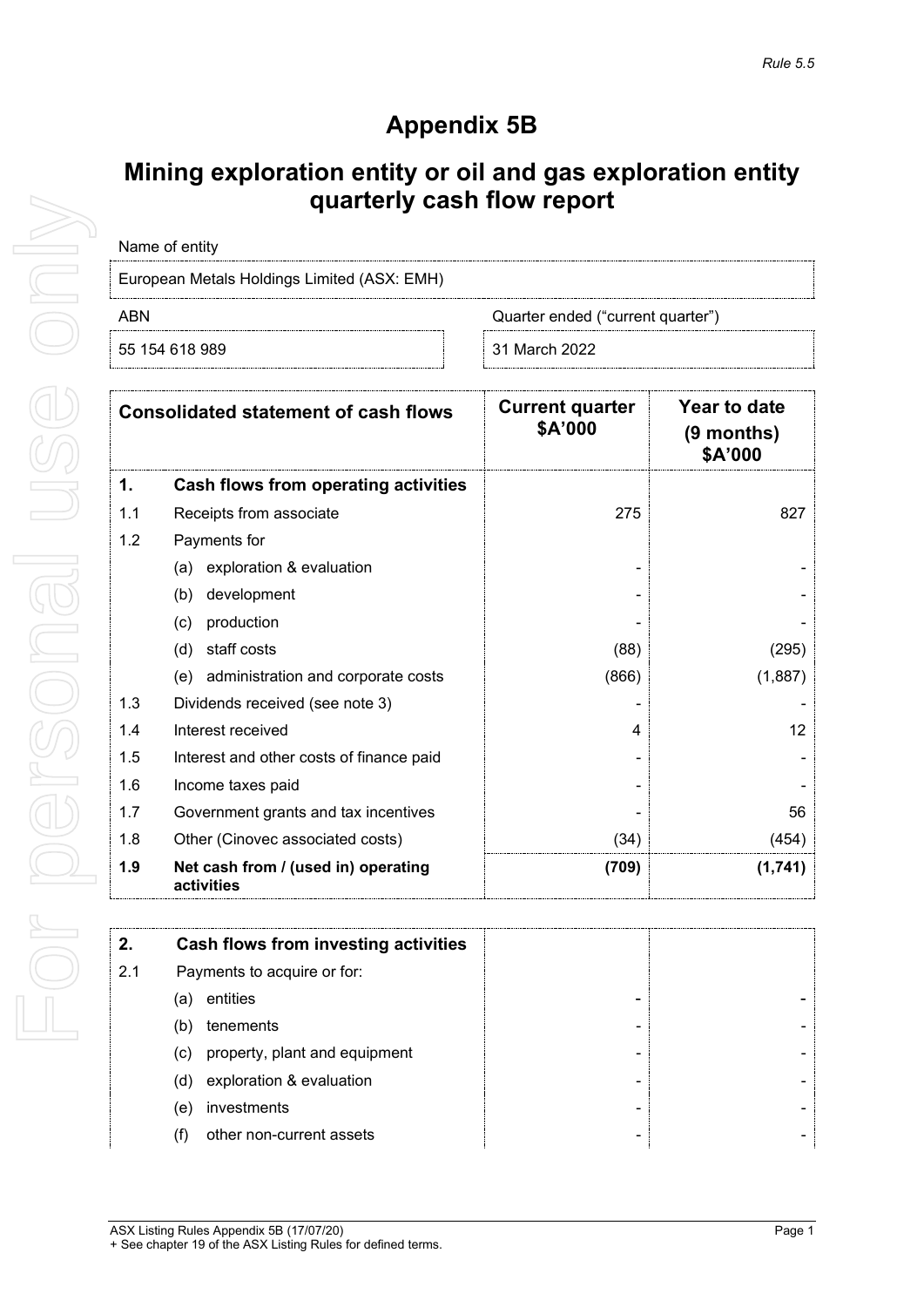|                  | <b>Consolidated statement of cash flows</b>       | <b>Current quarter</b><br>\$A'000 | Year to date<br>$(9$ months)<br><b>\$A'000</b> |
|------------------|---------------------------------------------------|-----------------------------------|------------------------------------------------|
| $2.2\phantom{0}$ | Proceeds from the disposal of:                    |                                   |                                                |
|                  | entities<br>(a)                                   |                                   |                                                |
|                  | (b)<br>tenements                                  |                                   |                                                |
|                  | property, plant and equipment<br>(c)              |                                   |                                                |
|                  | investments<br>(d)                                |                                   |                                                |
|                  | other non-current assets<br>(e)                   |                                   |                                                |
| 2.3              | Cash flows from loans to other entities           |                                   |                                                |
| 2.4              | Dividends received (see note 3)                   |                                   |                                                |
| 2.5              | Other (provide details if material)               |                                   |                                                |
| 2.6              | Net cash from / (used in) investing<br>activities |                                   |                                                |

| 3.   | <b>Cash flows from financing activities</b>                                                |        |        |
|------|--------------------------------------------------------------------------------------------|--------|--------|
| 3.1  | Proceeds from issues of equity securities<br>(excluding convertible debt securities)       |        |        |
| 3.2  | Proceeds from issue of convertible debt<br>securities                                      |        |        |
| 3.3  | Proceeds from exercise of options                                                          | 14,579 | 14,679 |
| 3.4  | Transaction costs related to issues of equity<br>securities or convertible debt securities | (886)  | (886)  |
| 3.5  | Proceeds from borrowings                                                                   |        |        |
| 3.6  | Repayment of borrowings                                                                    |        |        |
| 3.7  | Transaction costs related to loans and<br>borrowings                                       |        |        |
| 3.8  | Dividends paid                                                                             |        |        |
| 3.9  | Other (Loan CDIs received)                                                                 |        |        |
| 3.10 | Net cash from / (used in) financing<br>activities                                          | 13,693 | 13,793 |

|     | Net increase / (decrease) in cash and<br>cash equivalents for the period |        |          |
|-----|--------------------------------------------------------------------------|--------|----------|
| 4.1 | Cash and cash equivalents at beginning of<br>period                      | 6.941  | 7.881    |
| 4.2 | Net cash from / (used in) operating<br>activities (item 1.9 above)       | (709)  | (1, 741) |
| 4.3 | Net cash from / (used in) investing activities<br>(item 2.6 above)       |        |          |
| 4.4 | Net cash from / (used in) financing activities<br>(item 3.10 above)      | 13,693 | 13.793   |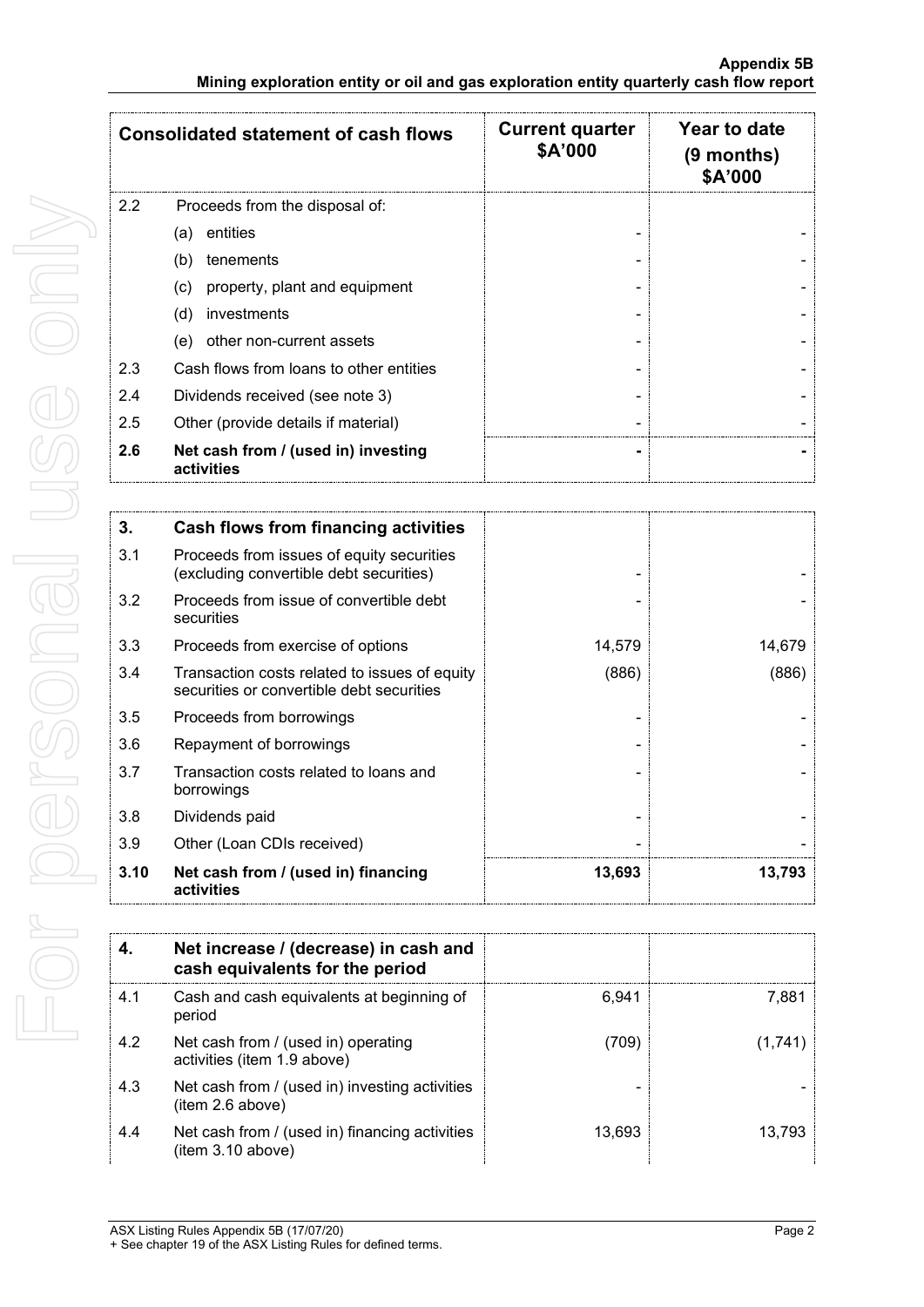| <b>Consolidated statement of cash flows</b> |                                                      | <b>Current quarter</b><br><b>\$A'000</b> | Year to date<br>(9 months)<br>\$A'000 |
|---------------------------------------------|------------------------------------------------------|------------------------------------------|---------------------------------------|
| 4.5                                         | Effect of movement in exchange rates on<br>cash held |                                          |                                       |
| 4.6                                         | Cash and cash equivalents at end of<br>period        | 19.921                                   |                                       |

| 5.  | Reconciliation of cash and cash<br>equivalents<br>at the end of the quarter (as shown in the<br>consolidated statement of cash flows) to the<br>related items in the accounts | <b>Current quarter</b><br>\$A'000 | <b>Previous quarter</b><br>\$A'000 |
|-----|-------------------------------------------------------------------------------------------------------------------------------------------------------------------------------|-----------------------------------|------------------------------------|
| 5.1 | <b>Bank balances</b>                                                                                                                                                          | 14.909                            | 1.933                              |
| 5.2 | Call deposits                                                                                                                                                                 |                                   |                                    |
| 5.3 | <b>Bank overdrafts</b>                                                                                                                                                        |                                   |                                    |
| 5.4 | Term deposit less than 3 months                                                                                                                                               | 5.012                             | 5.008                              |
| 5.5 | Cash and cash equivalents at end of<br>quarter (should equal item 4.6 above)                                                                                                  | 19,921                            | 6.941                              |

| -6.                                                                                                                      | Payments to related parties of the entity and their<br>associates                          | <b>Current quarter</b><br><b>\$A'000</b> |
|--------------------------------------------------------------------------------------------------------------------------|--------------------------------------------------------------------------------------------|------------------------------------------|
| 6.1                                                                                                                      | Aggregate amount of payments to related parties and their<br>associates included in item 1 |                                          |
| 6.2                                                                                                                      | Aggregate amount of payments to related parties and their<br>associates included in item 2 |                                          |
| Note: if any amounts are shown in items 6.1 or 6.2, your quarterly activity report must include a description of, and an |                                                                                            |                                          |

*explanation for, such payments.*

Amounts paid to directors as director remuneration. A portion of these expenses are to be reimbursed directly from Geomet. Included in 6.1 are also payments to Everest Corporate, a company controlled by the spouse of a director for accounting and bookkeeping services of \$29k.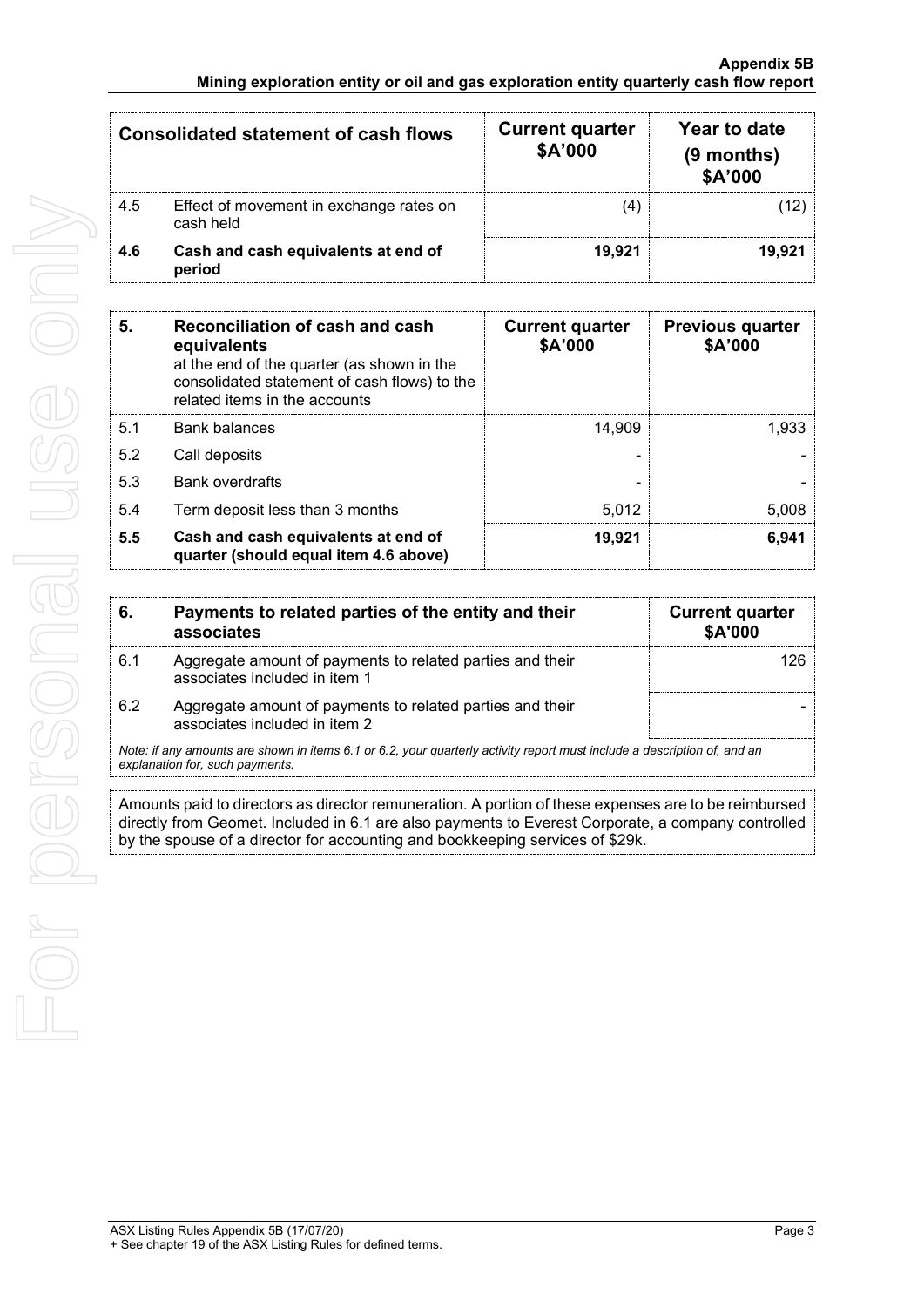| 7.  | <b>Financing facilities</b><br>Note: the term "facility' includes all forms of financing<br>arrangements available to the entity.<br>Add notes as necessary for an understanding of the<br>sources of finance available to the entity. | <b>Total facility</b><br>amount at quarter<br>end<br>\$A'000 | Amount drawn at<br>quarter end<br>\$A'000 |
|-----|----------------------------------------------------------------------------------------------------------------------------------------------------------------------------------------------------------------------------------------|--------------------------------------------------------------|-------------------------------------------|
| 71  | Loan facilities                                                                                                                                                                                                                        |                                                              |                                           |
| 7.2 | Credit standby arrangements                                                                                                                                                                                                            |                                                              |                                           |
| 7.3 | Other (please specify)                                                                                                                                                                                                                 |                                                              |                                           |
| 7.4 | <b>Total financing facilities</b>                                                                                                                                                                                                      |                                                              |                                           |
| 7.5 | Unused financing facilities available at quarter end                                                                                                                                                                                   |                                                              |                                           |

7.6 Include in the box below a description of each facility above, including the lender, interest rate, maturity date and whether it is secured or unsecured. If any additional financing facilities have been entered into or are proposed to be entered into after quarter end, include a note providing details of those facilities as well.

| 8.  |                                                           | Estimated cash available for future operating activities                                                                                                                                                                        | \$A'000 |  |
|-----|-----------------------------------------------------------|---------------------------------------------------------------------------------------------------------------------------------------------------------------------------------------------------------------------------------|---------|--|
| 8.1 | Net cash from / (used in) operating activities (item 1.9) |                                                                                                                                                                                                                                 | (709)   |  |
| 8.2 |                                                           | (Payments for exploration & evaluation classified as investing<br>activities) (item 2.1(d))                                                                                                                                     |         |  |
| 8.3 |                                                           | Total relevant outgoings (item $8.1 +$ item $8.2$ )                                                                                                                                                                             | (709)   |  |
| 8.4 |                                                           | Cash and cash equivalents at quarter end (item 4.6)                                                                                                                                                                             | 19,921  |  |
| 8.5 |                                                           | Unused finance facilities available at quarter end (item 7.6)                                                                                                                                                                   |         |  |
| 8.6 |                                                           | Total available funding (item $8.4 +$ item $8.5$ )                                                                                                                                                                              | 19,921  |  |
| 8.7 | item 8.3)                                                 | Estimated quarters of funding available (item 8.6 divided by                                                                                                                                                                    | 28.10   |  |
|     |                                                           | Note: if the entity has reported positive relevant outgoings (ie a net cash inflow) in item 8.3, answer item 8.7 as "N/A".<br>Otherwise, a figure for the estimated quarters of funding available must be included in item 8.7. |         |  |
| 8.8 |                                                           | If item 8.7 is less than 2 quarters, please provide answers to the following questions:                                                                                                                                         |         |  |
|     | 8.8.1                                                     | Does the entity expect that it will continue to have the current level of net operating<br>cash flows for the time being and, if not, why not?                                                                                  |         |  |
|     |                                                           | Answer: N/A                                                                                                                                                                                                                     |         |  |
|     | 8.8.2                                                     | Has the entity taken any steps, or does it propose to take any steps, to raise further<br>cash to fund its operations and, if so, what are those steps and how likely does it<br>believe that they will be successful?          |         |  |
|     |                                                           | Answer: N/A                                                                                                                                                                                                                     |         |  |
|     | 8.8.3                                                     | Does the entity expect to be able to continue its operations and to meet its business<br>objectives and, if so, on what basis?                                                                                                  |         |  |
|     |                                                           | Answer: N/A                                                                                                                                                                                                                     |         |  |
|     |                                                           | Note: where item 8.7 is less than 2 quarters, all of questions 8.8.1, 8.8.2 and 8.8.3 above must be answered.                                                                                                                   |         |  |